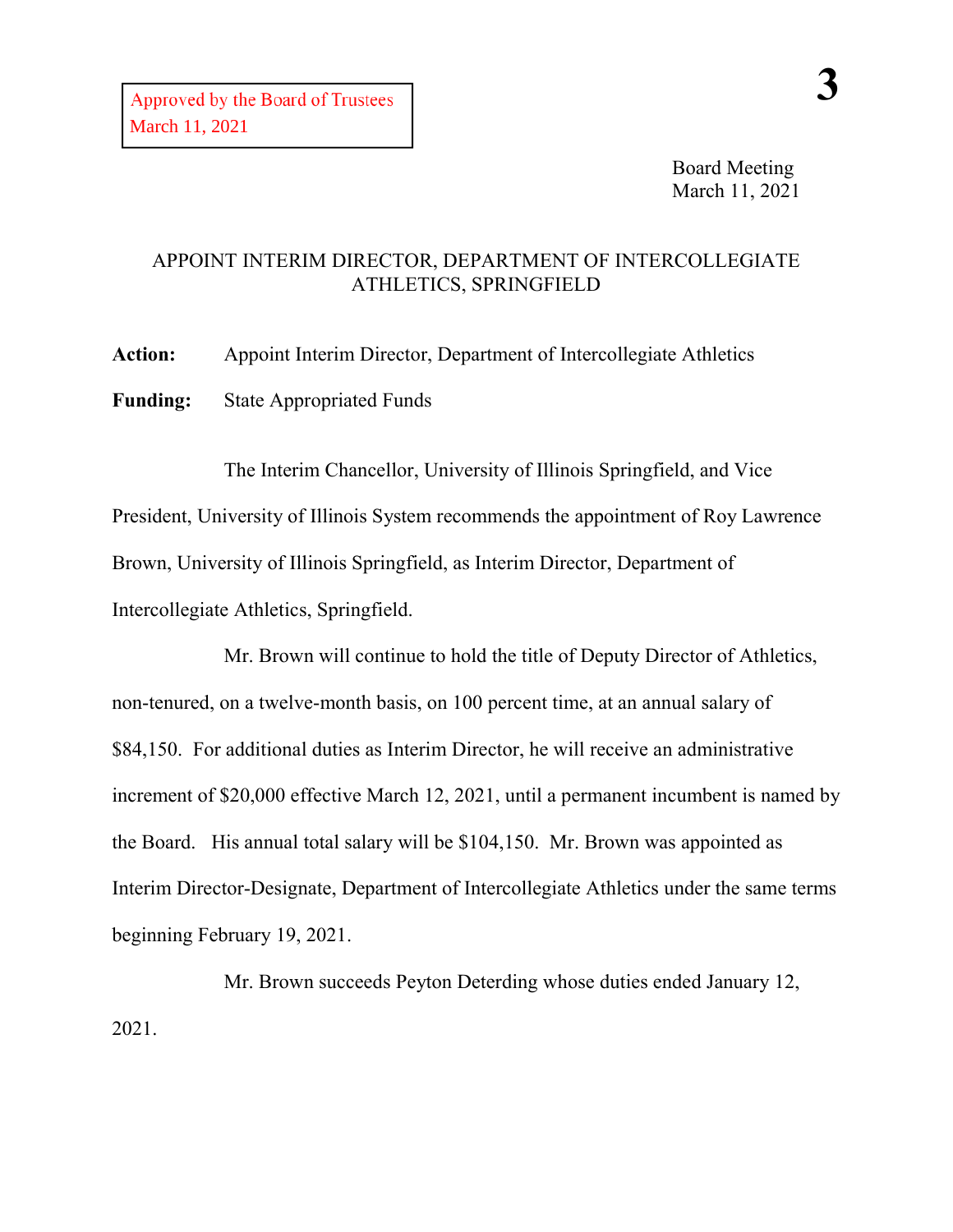The Board action recommended in this item complies in all material respects with applicable State and federal laws, University of Illinois *Statutes*, *The General Rules Concerning University Organization and Procedure,* and Board of Trustees policies and directives.

The Executive Vice President and Vice President for Academic Affairs concurs.

The President of the University recommends approval.

(A biosketch follows.)